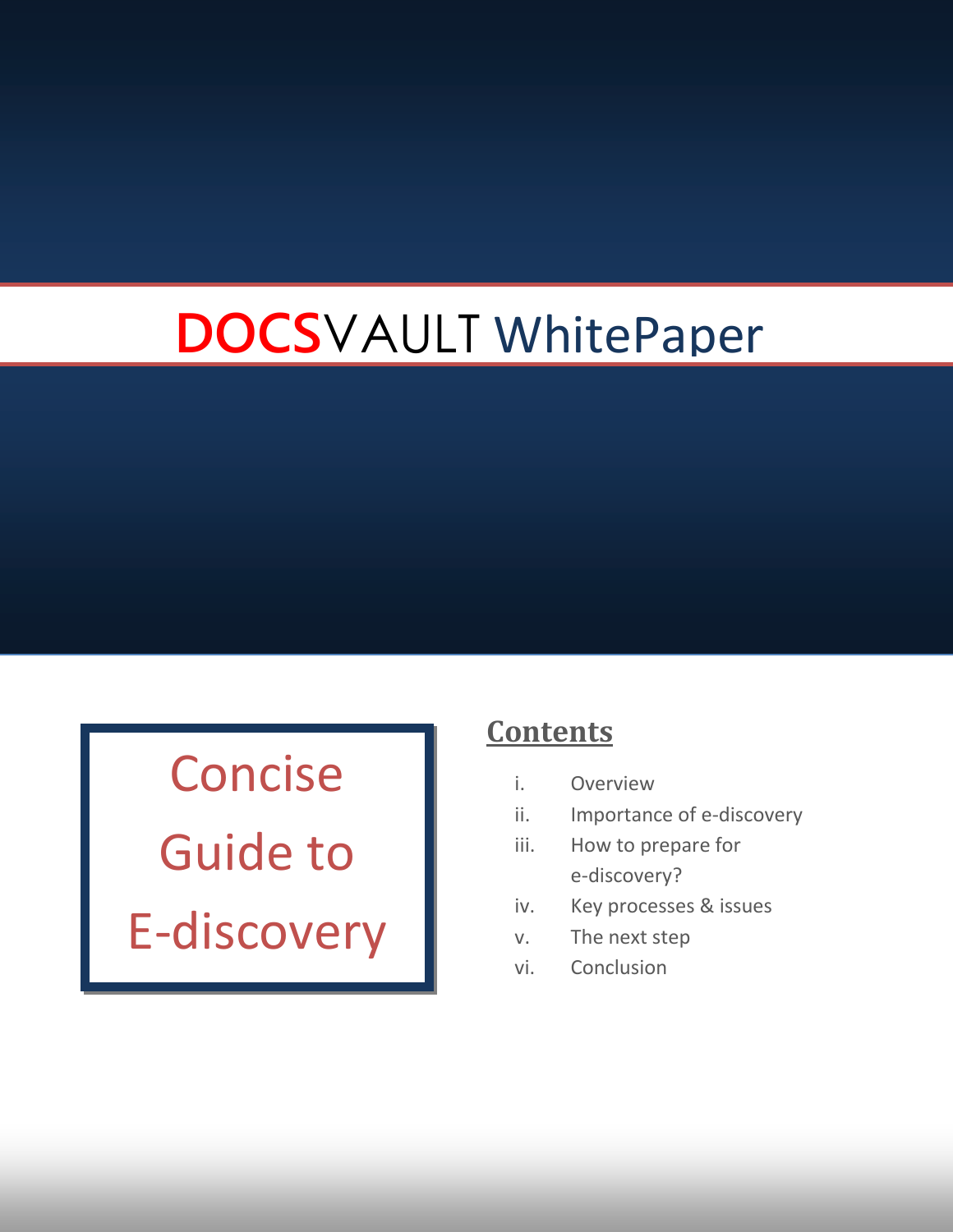# **DOCS**VAULT

# Overview

E-discovery is the process of identifying, preserving, collecting, reviewing, analyzing and producing case relevant information during civil or criminal legal actions. The matter presented during e-discovery is useful in pre-trial motions as well as in the trial itself. Information sought during e-discovery can include electronic documents, testimony and other information that may be considered necessary by the court.

Electronic content is growing rapidly as seen in the following facts.

- $\checkmark$  According to University of California 93% of all information today is created in electronic format
- $\checkmark$  The American Records Management Association says more than 90% of records created today are electronic
- $\checkmark$  More than 70% of electronic information is never printed





E-discovery is an extension of discovery, "the compulsory disclosure of pertinent facts or documents to the opposing party in a civil action, usually before a trial begins."

It is a well-established process pertaining to the electronic content including email communication, instant messages, word files, spreadsheets, presentations, invoices, contracts, social networking content and all other electronic content created in an organization. Data for e-discovery can be stored in desktop computers, laptops, smart phones, backup tapes, servers and even employees' personal computers.

Preparing for e-discovery is not only useful for litigation purposes, it also helps in a number of ways including managing and avoiding employee misconduct and legal actions, complying with regulatory obligations, preserving intellectual property, knowledge and other data, helping in storage management and avoiding embarrassing data loss or theft.

Organizations can prepare for e-discovery appropriately if they understand the importance of e-discovery, gain insight into key issues and relevant regulations and create an infallible strategy with the help of technology so that the data is managed, preserved and produced properly.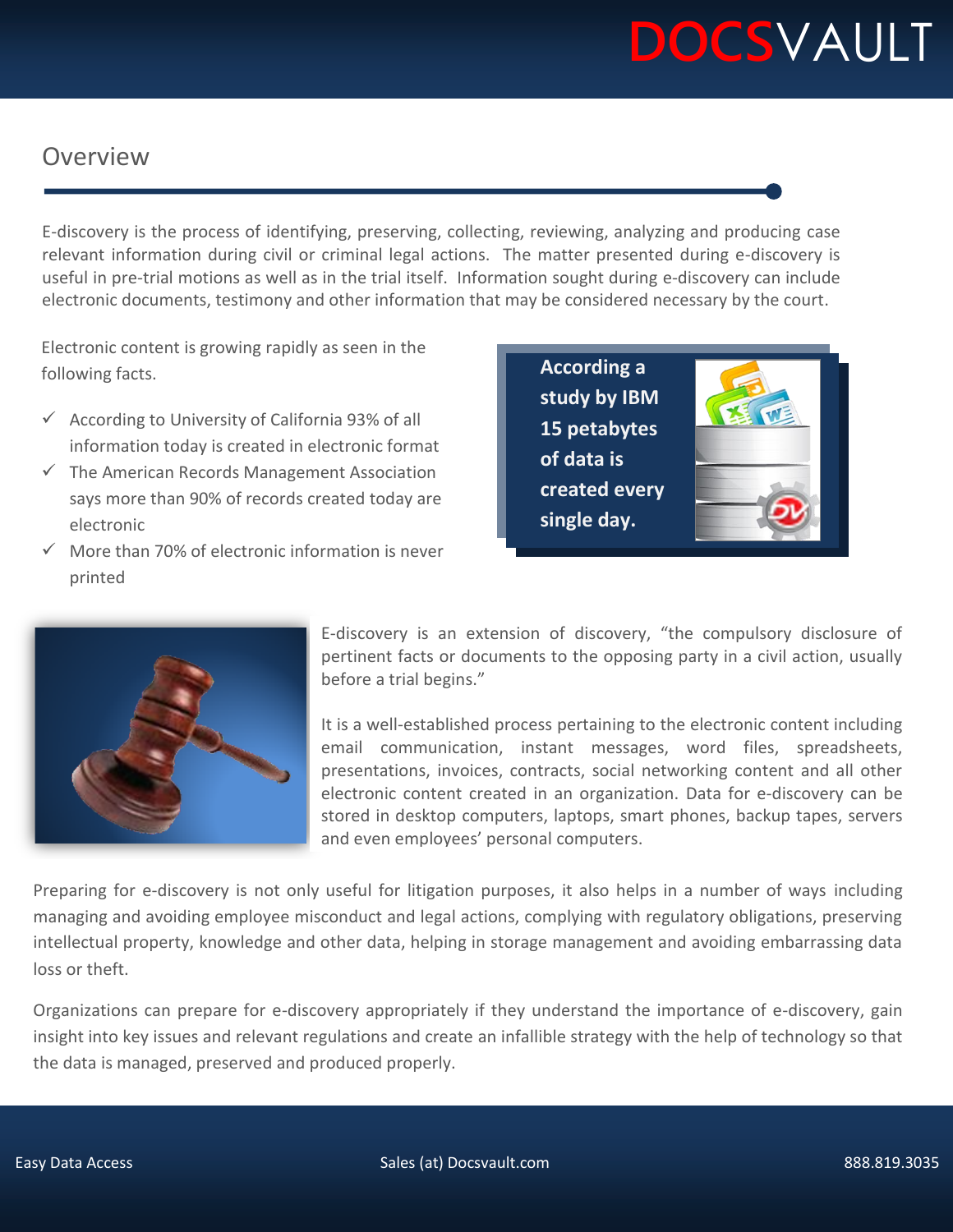

# Why is preparing for e-discovery important?

*Every organization is under obligation by law to retain and dispose its data carefully so that they can respond to ediscovery requests quickly without any scope of human error; understand which data can be accessed and which cannot be; and discover the growing variety of content.*

### Benefits of E-discovery

There are many benefits to preparing for e-discovery; some of them include:

#### **Prepare for e-discovery request during litigation**

Early preparedness for e-discovery can help an organization to perform early case assessment and understand its legal position. It can also result in discovering some proofs to gain advantage over opposition. This can reduce legal fees and other expenses.

#### **Reduces risk of lawsuits on the whole**

If a strict policy of e-discovery is followed in an organization, it can monitor employee behavior for actionable statements or activities, and reform and enforce corporate policies quickly.

#### **Saves time and money**

Preparing for e-discovery can save time and efforts of staff and legal counsel during e-discovery request, resulting in prompt response. It can also reduce costs like legal counsel expenses, email and records management software, storage and provide a number of other savings.

#### **Saves from unfavorable legal judgments, fines and bad press**

Good e-discovery capabilities allow organizations to make prompt and accurate decisions, as they are equipped with better information. This increases the chances of favorable judgment during trial, reduces legal costs and decreases time required to resume normal business operations. It also saves from fines, damage to goodwill and public relations from negative press and other more dramatic outcomes.

### Major Benefits

- $\triangleright$  Prepares for civil or criminal litigation
- $\triangleright$  Reduces risk of lawsuits altogether
- $\triangleright$  Saves time and money
- $\triangleright$  Saves from unfavorable legal judgments, fines and bad press



# E-discovery Process

E-discovery process reduces risk through improved regulatory and corporate compliance. Preparing for ediscovery involves the following steps:

- I. Identification
- II. Classification
- III. Analysis / Review
- IV. Preservation
- V. Presentation

It is important for all organizations to train their employees to preserve all electronic files, communication and other electronic data. Judges have little or no patience for lawyers or clients that are not prepared for e-discovery request or don't understand it.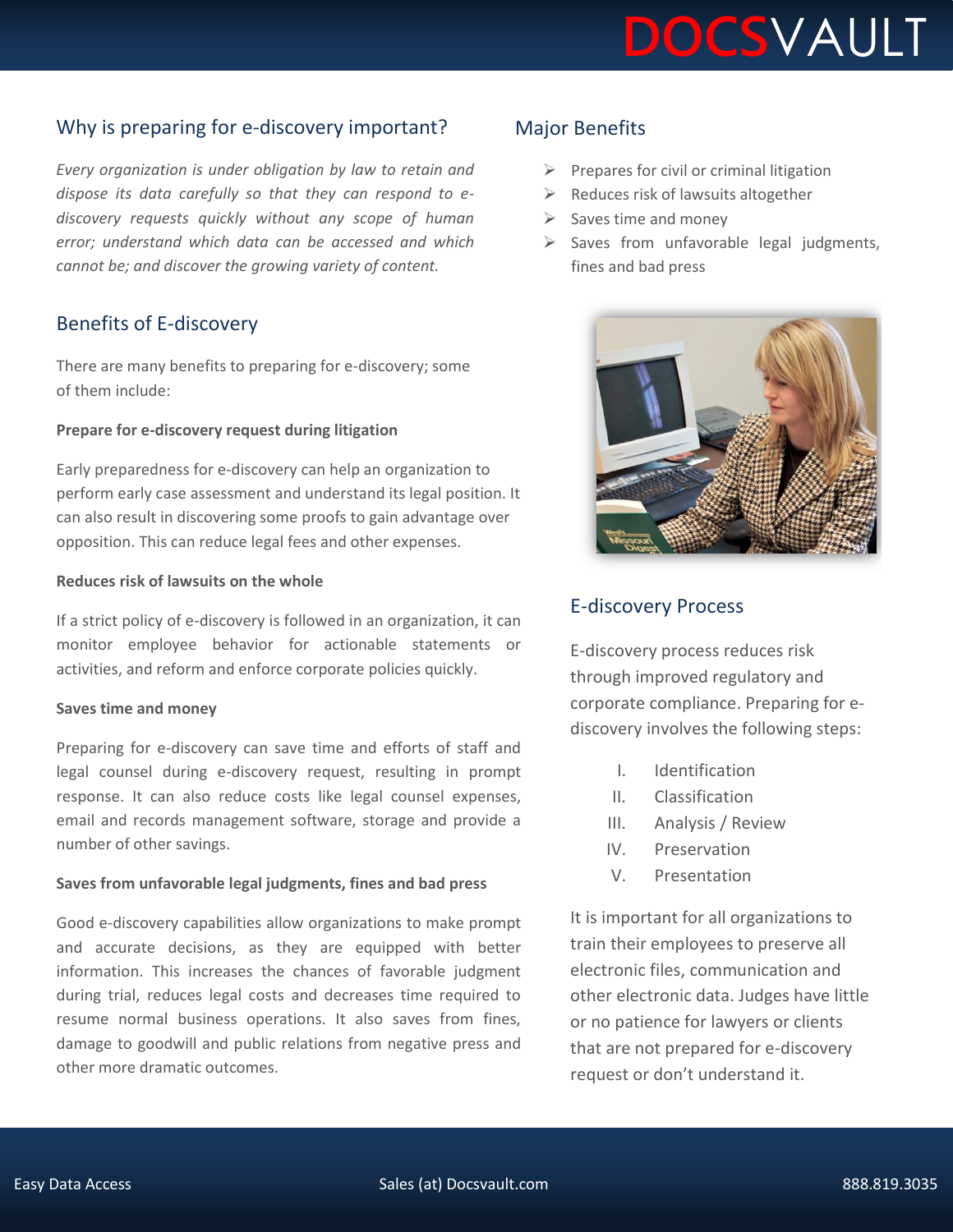

# DMS for E-discovery?

*Document management system allows organizations to prepare for e-discovery with the help of tools like document profiling or metadata preservation, version control, audit trail, security and document retention.* 

## How to Prepare for E-discovery?

#### **Prior to litigation**

- $\checkmark$  Train staff to recognize electronic data such as files and communication for "potential litigation"
- $\checkmark$  Form an e-discovery records policy with stakeholders including IT, HR, Legal and regional managers
	- Understand the knowhow of document management and retention plan
	- Understand processes that might affect collection, tampering, preservation, and deletion of data
	- Adopt software system to ensure smooth document processing
	- Create a data map to ascertain where data is stored and check its consistency to see whether it is accessible or not; classify data such that only authorized staff can access it
- $\checkmark$  Familiarize staff with the document management and retention plan
- $\checkmark$  Perform routine computer and IT checks to ensure you can take advantage of the Safe Harbor rule
- $\checkmark$  Standardize processes of repeatable operations like document collection, review, privacy and security issues, etc.

#### **Reasonable Anticipation of Litigation or Known Litigation**

- $\checkmark$  Implement your litigation hold policy
- $\checkmark$  Identify imminent spoliation concerns and take immediate action
- $\checkmark$  Determine scope of discovery, including file types, 3rd party data sources, no. of custodians, accessibility/inaccessibility of data, metadata, backup media and date ranges
- $\checkmark$  Send written notices to involved personnel
- $\checkmark$  Follow up orally or in e-mail at least quarterly with personnel
- $\checkmark$  Prepare for your meet with opposing counsel after conferring with IT personnel
- $\checkmark$  Determine how the court prefers to handle e-discovery issues, i.e. local rules or standing orders
- $\checkmark$  Begin the budgeting process
	- Determine scope, devices, accessibility of data, number of custodians and volume of data
	- Determine reasonableness and proportionality of what the discovery should cost in terms of the exposure of the case
- $\checkmark$  Implement collection of data paper and electronic
	- Determine who will collect the data, i.e., staff, custodians, attorneys, and/or IT personnel
- Choose & Process Data
	- Scan and code paper documents
- Review Data
	- Can law firms do without document management system? o Define standardized review process for Privacy, Privilege, Audit log, etc

#### **Production**

 $\checkmark$  Produce data in the form agreed upon. If no agreement, give opposing counsel notice of the form you intend to use for production. Give opposing counsel time to request an alternate form

#### **Post litigation**

 $\checkmark$  Notify custodians that litigation has ended and the hold is removed. Instruct them to follow normal document retention procedures with regard to the data held. Notify them that some of the data may be pertinent to other legal holds and should be maintained per those hold instructions

# E-discovery Steps

- i. Prior to litigation
- ii. Reasonable Anticipation of Litigation or Known Litigation
- iii. Production
- iv. Post-litigation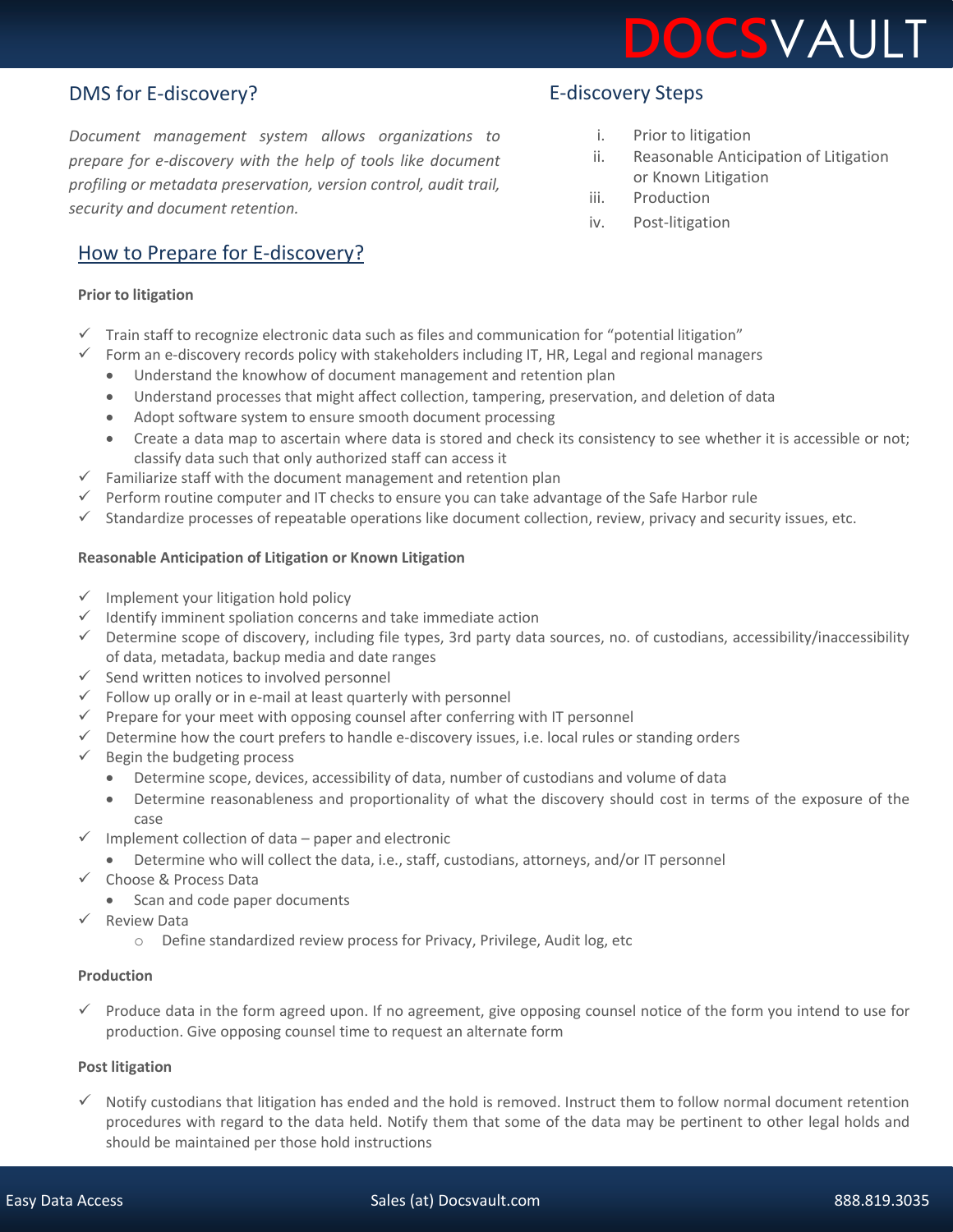

# Federal Rules for E-discovery

*According to the amendments to the FRCP that went into effect on December 1, 2006, organizations must manage their data in such a way that this data can be produced in a timely and complete manner when necessary, such as during legal discovery proceedings. The key issues that bought about these amendments are:*

- $\checkmark$  Electronic data is normally stored in a greater volume than hard copy documents
- $\checkmark$  Electronic data is dynamic and can be easily modified or spoiled
- $\checkmark$  Electronic data may become incomprehensible when separated from the systems that created it
- $\checkmark$  Electronic data contains non-apparent information, or metadata, that describes the context of the information and provides other useful and important information

### Key Steps & Issues

- $\triangleright$  Identifying relevant data
- $\triangleright$  Protecting data from spoliation
- $\triangleright$  Analyzing data prior to litigation
- $\triangleright$  Producing and presenting data

**DMS must have tools to enhance productivity, management, security and collaboration.**



#### **Identification**

The main issue during litigation is identifying relevant data that is to be presented. DMS features like document metadata and other folder sorting features can help ease the process of understanding the universe of information required and respond to e-discovery requests better.

#### **•** Preservation

This critical step needs to be taken to ensure that data is protected from spoliation and tampering. If spoliation occurs, the consequences can be expensive. DMS offers fine-grained security to protect data from spoliation.

#### **•** Collection

During this phase, all relevant ESI is collected from the various sources that contain it, including emails, backup tapes, file servers, desktops, laptops, employees' home computers and other sources. If a strict record management policy is followed with the help of software system, this step becomes less expensive and time consuming.

#### **•** Processing

Collected data should also be processes into a) relevant data and b) data not relevant during litigation. Shared repository, review and comment process can make this step easier.

#### **Analysis**

This phase involves different kind of activities such as determining exactly what the data means in the context of litigation, developing summaries of relevant information, determining the key issues on which to focus, etc.

#### **•** Production

The production of data involves bringing the relevant data to any parties or systems that are concerned. It also includes the activities focused on delivering data in the appropriate form(s), including DVDs, CD-ROMs, paper, etc.

#### **•** Presentation

It is a recognized issue that some electronic data becomes incomprehensible outside the system where it was created. It is important to adopt technological software that does not change the format of data at any stage of document process.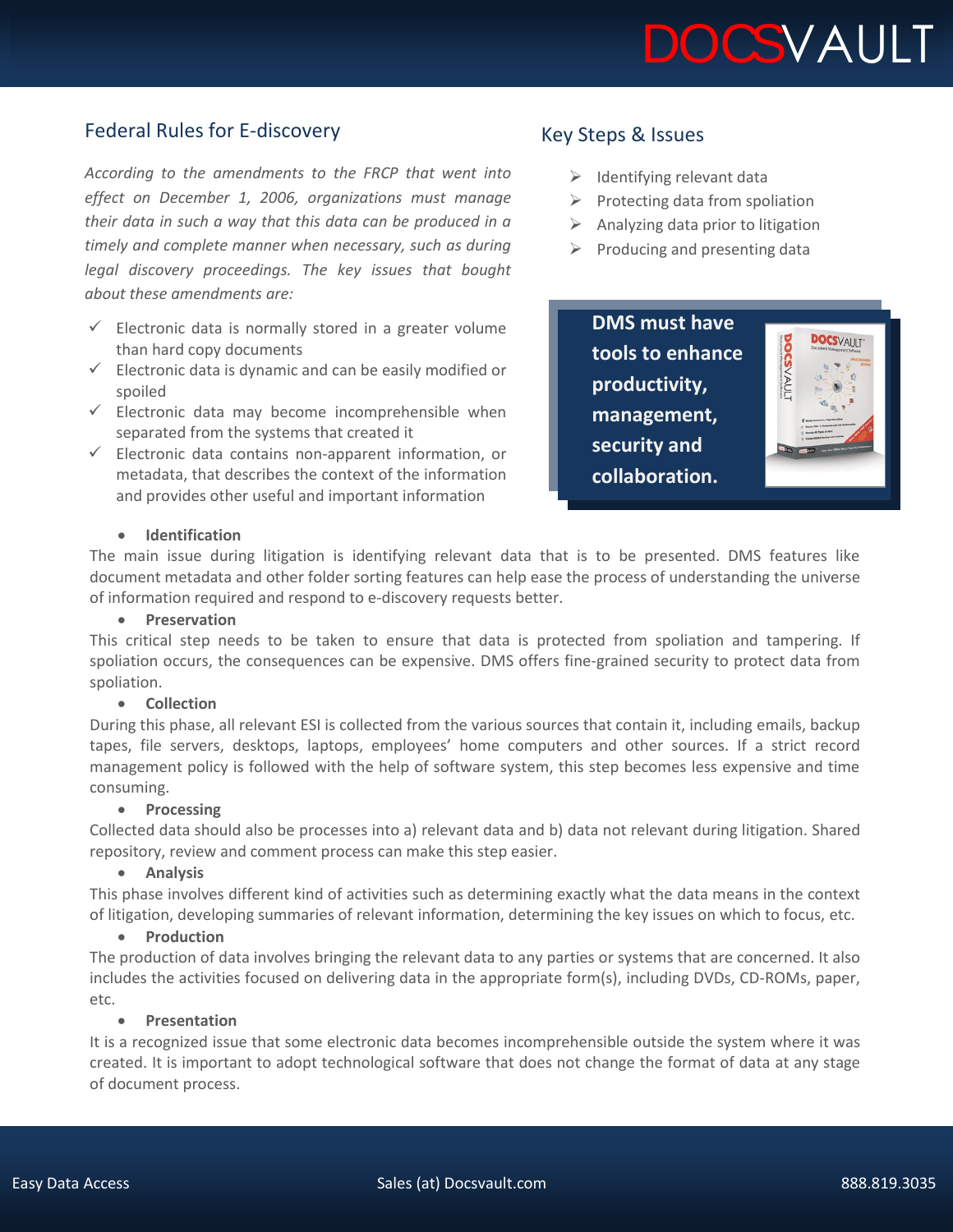

# What should you do next?

*While it may seem from the above information that it is easy to prepare for e-discovery, it is important to understand that putting this information in action rather than leaving it as a theoretical exercise is easier said than done. Don't ignore this exercise thinking it won't be needed in your organization and take the next step.*

#### **What e-discovery means for a particular organization?**

### Questions to Ask

- $\triangleright$  What e-discovery means for an organization?
- $\triangleright$  How to set data retention and deletion schedule?
- $\triangleright$  What e-discovery tools are needed?
- $\triangleright$  How to implement legal hold capability?

The first step is to determine in which way e-discovery is important to a business or organization. Apart from the law and regulatory compliance, there are many other factors such as potential litigation or audits that make it important for organizations to prepare for e-discovery. Since every organization, its policies, business processes and technologies are different, the way it prepares for e-discovery is different too. It is important to consider industry standards, budget and policy to justify e-discovery in future before forming any policy.

#### **How to form a data retention and deletion policy?**

Every organization must set data retention and deletion schedules for all its data in order to meet current or potential e-discovery or other requests. Most organizations out of fear of deleting important data often retain more data than required. This can lead to higher expenses in terms of storage and longer time spend in analyzing, reviewing and presenting in time of e-discovery request. Legal counsel can prove to be helpful in forming a data retention and deletion policy.

#### **What e-discovery tools are needed?**

The next step is to adopt tools that enable organizations to prepare for e-discovery. These technological tools help by making data more accessible and easily reviewable during the early case cycle. Tools like document management system can help classify data since the time it is created with the help of metadata properties until the time of discovery through faster search feature.

#### **How to implement legal hold capability?**

If a legal action is expected or once it is in progress, it is necessary that an organization immediately initiate identification and preservation of all relevant data, such as all emails sent from staff to concerned individuals and all data concerning the litigation. If properly prepared for e-discovery, organizations can right away place a hold on data when requested by a court or regulator, or on the advice of legal counsel, and retain it for as long as necessary. If an organization is not properly able to place a hold on data when required, it can face a variety of negative outcomes, such as legal fines, bad publicity and loss of face. Docsvault document management software provides record management features such as data retention and deletion. You can even put data on hold during anticipated or ongoing litigation with the help of this feature.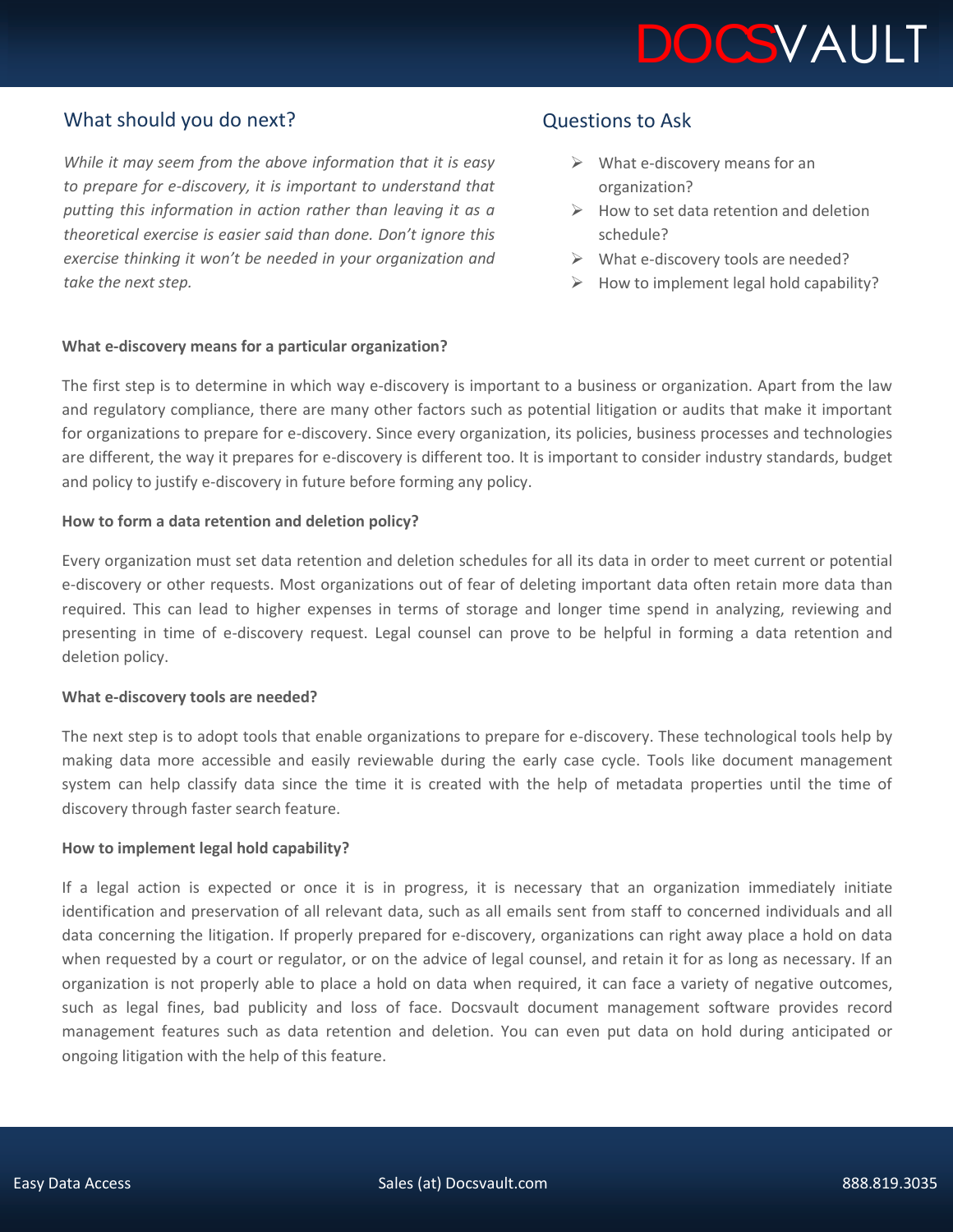# **DOCS**VAULT

# Conclusion

It is no longer optional but mandatory to be prepared for e-discovery. This must be done to proactively manage legal actions, regulatory audits and other such activities and respond to them quickly. An organization has a lot of obligations in order to prepare for e-discovery, including becoming completely aware of all the past, current and potential information and deletion obligations; effectively managing and retaining documents and data; implementing software technology that can ease processes such as preservation, deletion, production and retention; be prepared for litigation and take steps to minimize the risk of non-compliance with e-discovery obligations. Docsvault helps organizations to comply with ediscovery obligations with the help of features such as comprehensive and full text search, document profiling, email integration, version control and audit trail that ease e-discovery processes such as preservation, analysis, production and presentation.